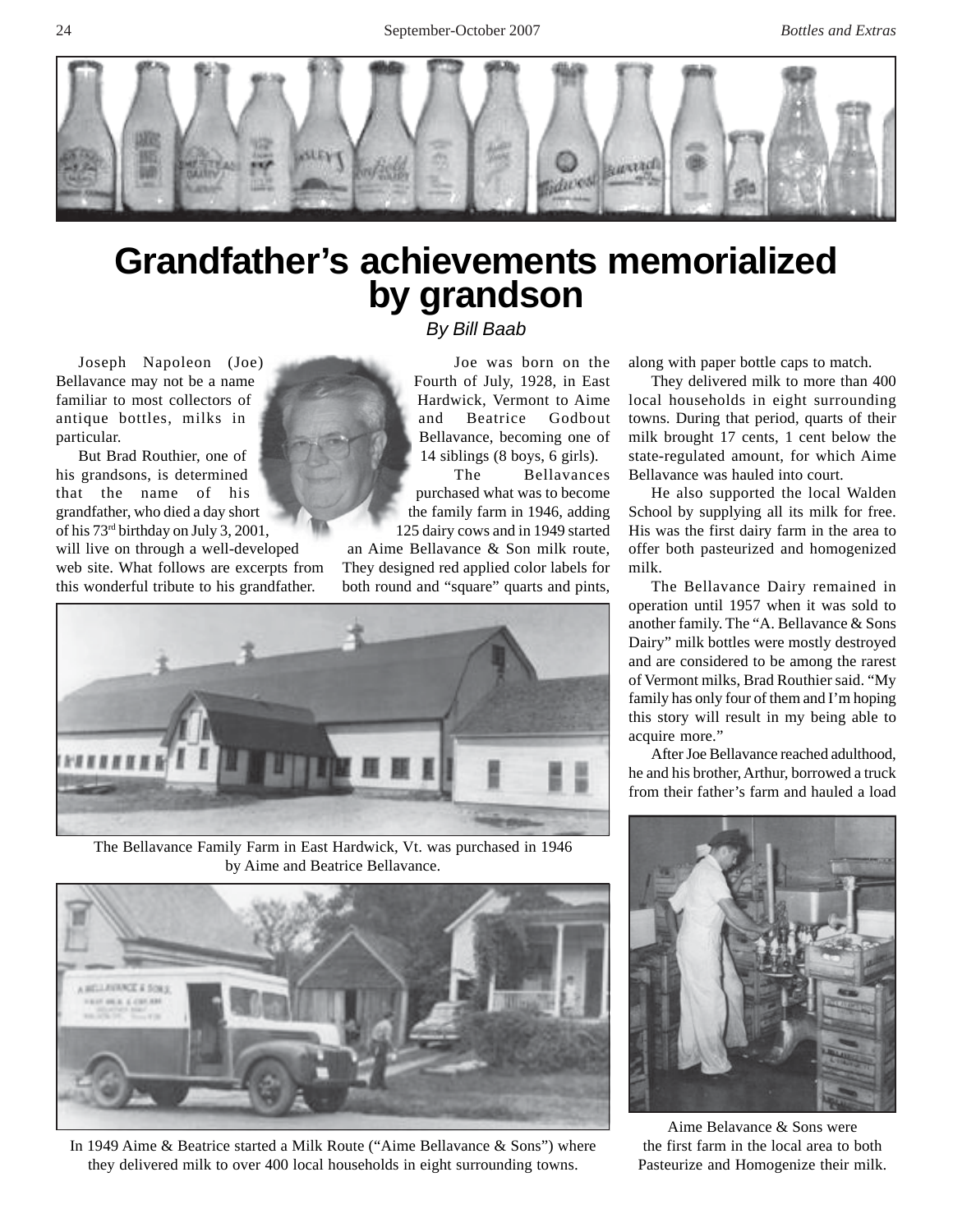

Many Vermont dairies are represented on the shelves, illustrated here is an assortment with green applied color labels.



States represented here in colorful labels are Nevada, New Mexico and New Jersey. At least one bottle from all 50 states is represented in the collection.



More Vermont milk bottles, these from Booth Bros. Dairy in Barre. Vt.

More milk bottles from Vermont. Centered is Dodd Lakeview Farms in North Hero, while the third one is from Kenolie Dairy in Newfane.